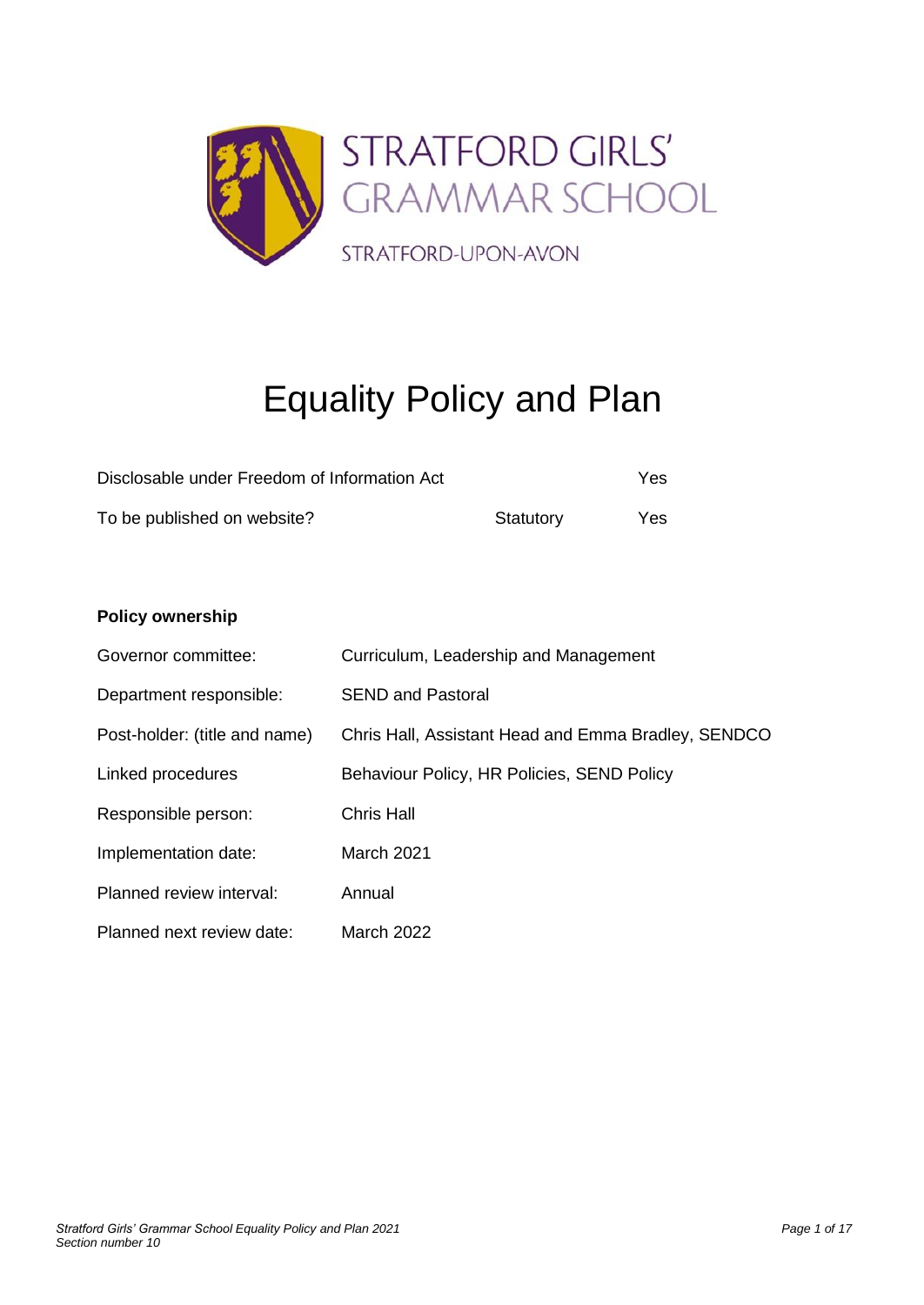# **Contents**

- 1. Equality mission statement
- 2. Equality in practice
- 3. Equal opportunities for staff
- 4. Equality and the law:
	- a. Race
	- b. Disability
	- c. Gender
	- d. Sexual orientation
	- e. Age discrimination
	- f. Community cohesion
- 5. Consultation
- 6. Roles and responsibilities
- 7. Tackling discrimination
- 8. Review of progress and impact
- 9. Publishing the plan

Appendix A: Equality Plan

Appendix B: Accessibility Plan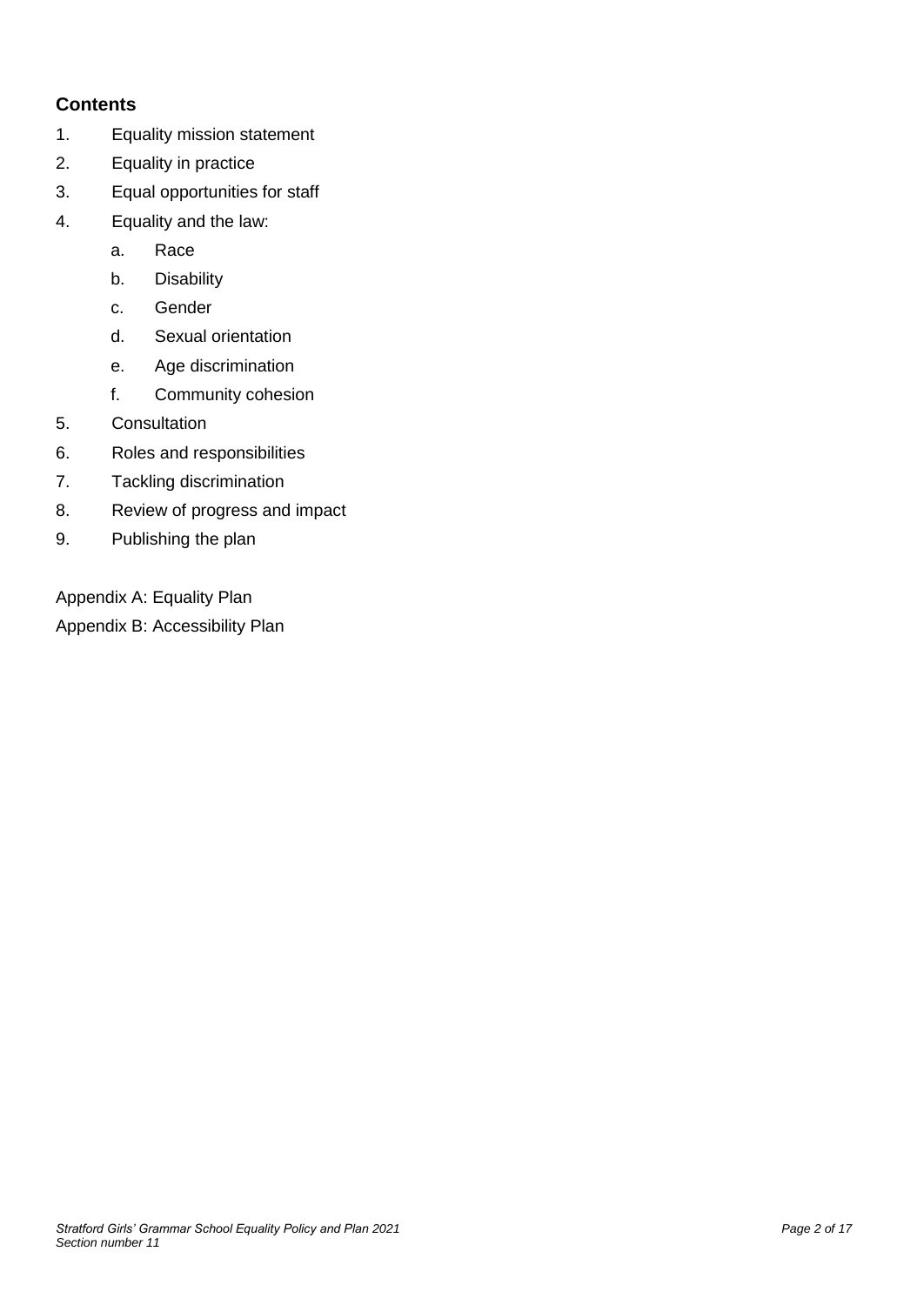## **Equality Mission Statement**

At Stratford Girls' Grammar School, we are committed to ensuring equality of education and opportunity for all students, staff, parents and carers receiving services from the school, irrespective of race, disability, gender, sexual orientation, faith, or socio-economic background. We have a culture of inclusion and diversity in which all those connected to the school feel proud of their identity and able to participate fully in school life.

The achievement of students is monitored according to the various sub-groups represented in our community and we will use this data to support students, raise standards and ensure inclusive teaching.

We will tackle discrimination by the positive promotion of equality, challenging bullying and stereotypes and creating an environment which champions respect for all. At Stratford Girls' Grammar School, we believe that diversity is a strength, which should be respected and celebrated by all those who learn, teach and visit here.

#### **Equality in practice**

As well as the specific actions set out beneath in our plan, the school operates equality of opportunity in its day to day practice in the following ways:

#### **Equal Opportunities for Students**

#### **a. Teaching and learning**

We aim to provide all our students with the opportunity to succeed, and to reach the highest levels of personal achievement. To do this, we will:

- use contextual data to ensure that the support we provide for individuals and groups is effective and appropriate;
- monitor achievement data by ethnicity and disability and action any gaps;
- take account of the achievement of all students when planning for future learning and setting challenging targets;
- ensure equality of access for all students and prepare them for life in a diverse society;
- use materials that reflect the diversity of the school, population and local community in terms of race, gender, disability and sexual orientation, without stereotyping;
- promote attitudes and values that will challenge racist and other discriminatory behaviour or prejudice;
- provide opportunities for students to appreciate their own culture and celebrate the diversity of other cultures;
- seek to involve all parents/carers in supporting their daughter's education;
- encourage the discussion of equality issues which reflect on social stereotypes, expectations and the impact on learning.

#### **b. Admissions and Exclusions**

Our admissions arrangements are fair and transparent, and do not discriminate on race, disability, sexual orientation or socio-economic factors.

Exclusions will always be based on the school's Behaviour Policy. We will closely monitor exclusions in respect of equality in order to avoid any potential adverse impact.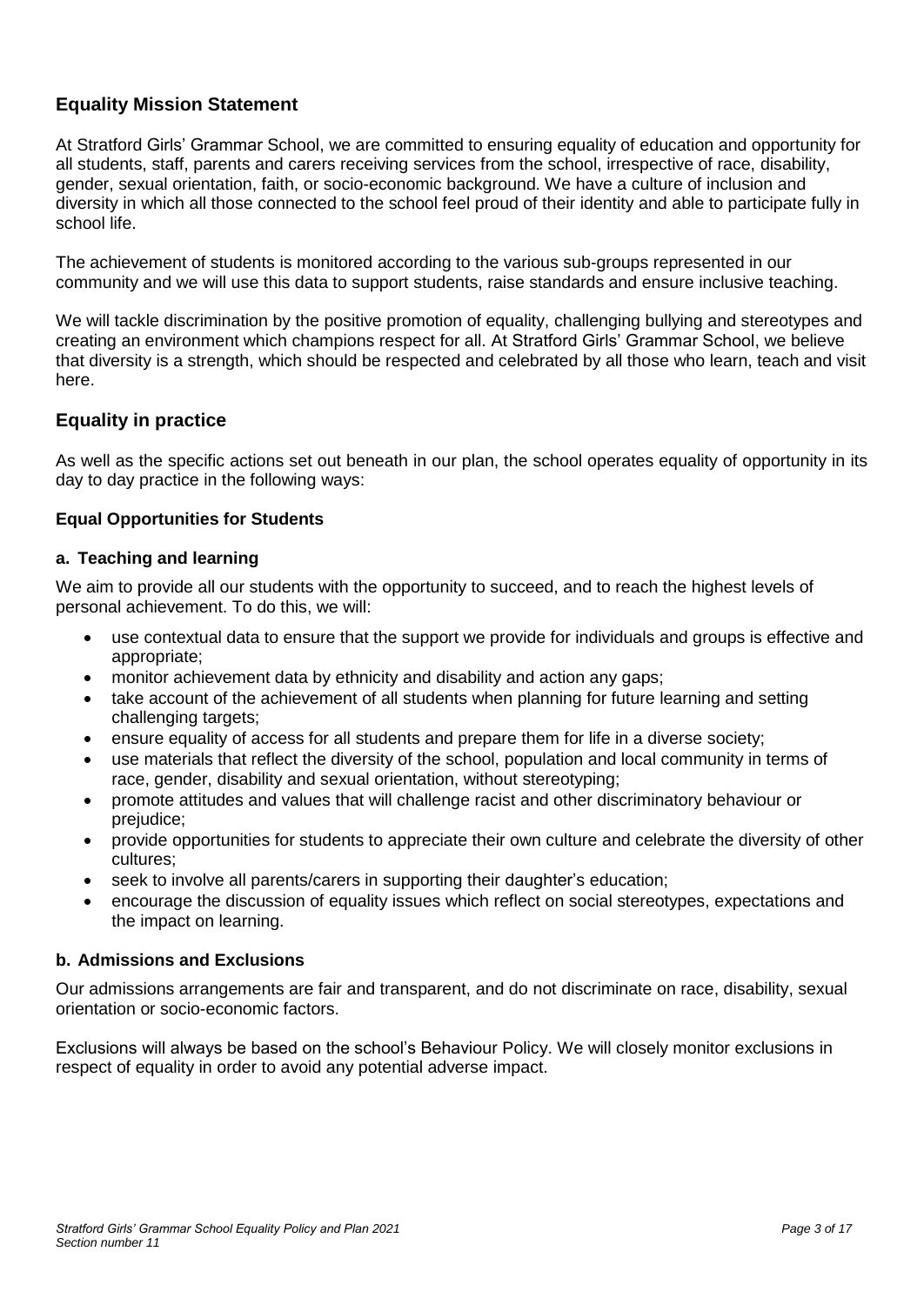## **Equal opportunities for staff**

We are committed to the implementation of equal opportunities principles and the monitoring and active promotion of equality in all aspects of staffing and employment. All staff appointments and promotions are made on the basis of merit and ability and in compliance with the law.

As an employer we ensure that we eliminate discrimination and harassment in our employment practice and actively promote equality across all groups within our workforce.

Equality aspects such as gender, race, disability, sexual orientation, transgender, age and faith or religion are considered when appointing staff and particularly when allocating Teaching and Learning Responsibilities (TLRs), additional payments or re-evaluating staff structures, to ensure decisions are free of discrimination.

Actions to ensure this commitment is met include:

- monitoring recruitment, retention and responsibility allocation;
- continued professional development opportunities for all staff;
- Senior Leadership Team support to ensure equality of opportunity for all.

#### **Equality and the law**

**The Equality Act (2010) introduced a single equality duty for all public sector organisations including schools, known as the "public sector equality duty".**

#### **The public sector duty requires all schools to show how they are meeting the aims of the Equality Act by giving due regard to the need to:**

- eliminate unlawful discrimination, harassment, victimisation and any other conduct prohibited by the Act
- advance equality of opportunity between persons who share a relevant protected characteristic and persons who do not share it
- foster good relations between persons who share a relevant protected characteristic and persons who do not share it.

**This Equality Policy and Plan is our response to demonstrate a) that we comply with the duty to have due regard for the three aims above and b) specific and measurable objectives which will be pursued over the coming years to achieve the three aims. In particular, the action plan at the end of this Equality Policy and Plan outlines the actions Stratford Girls' Grammar School will take to meet the general duties detailed below.**

#### **i. Race equality**

The General Race Equality Duty requires us to have due regard to the need to:

- eliminate racial discrimination;
- promote equality of opportunity;
- promote good relations between people of different racial groups.

Under our specific duty we will:

• prepare and publish an Equality Policy and Plan (see also Appendix A) which includes our written policy for race equality;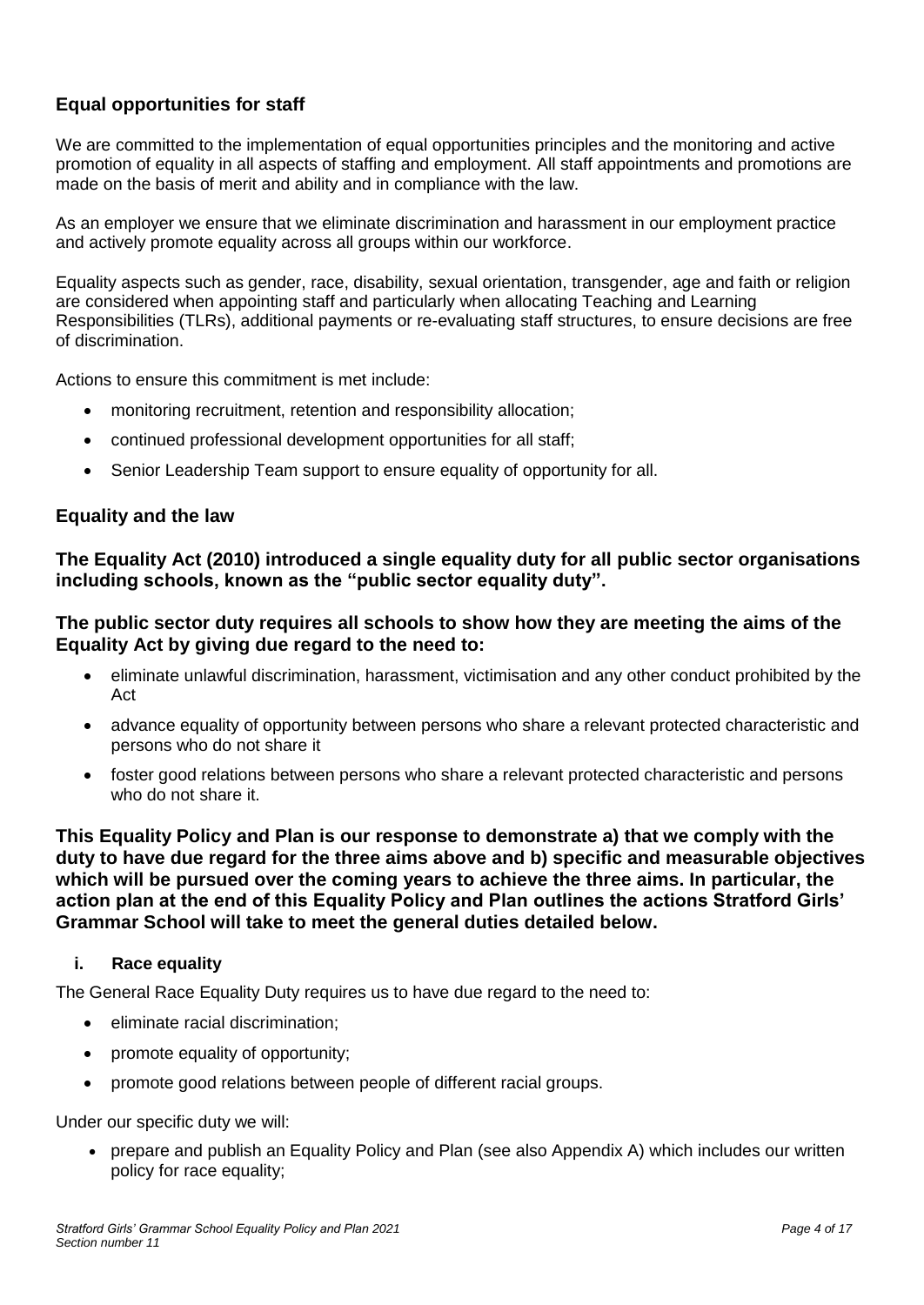- assess the impact of our policies, including this Plan, on students, staff and parents by ethnicity including, in particular, the achievement levels of these students;
- monitor the impact our plans and policies have on such students, staff and parents towards raising the achievement of minority ethnic groups.

#### **ii. Disability**

This section should be read in conjunction with the school's Special Educational Needs Policy and Accessibility Plan (see Appendix B).

#### **a. Definition of disability**

Disability legislation has defined a disabled person as someone who has "a physical or mental impairment which has a substantial or long-term adverse effect on their ability to carry out normal day-to-day activities".

The definition of disability has also been extended as follows:

- people with HIV, multiple sclerosis and cancer (although not all cancers) are deemed disabled before they experience the long-term and substantial adverse effect on their activities;
- individuals with a mental illness no longer have to demonstrate that it is "clinically wellrecognised", although the person must still demonstrate a long-term and substantial adverse impact on their ability to carry out normal day-to-day activities.

#### **b. Legal duties**

Legislation places a general duty on schools, requiring them to have due regard for the following when carrying out and delivering services:

- promoting equality of opportunity between disabled people and other people;
- eliminating discrimination and harassment of disabled people that is related to their disability;
- promoting positive attitudes towards disabled people;
- encouraging participation in public life by disabled people;
- taking steps to meet disabled people's needs, even if this requires more favourable treatment.

Under our specific duty we will**:**

- prepare and publish an Equality Policy and Plan (see also Appendix A) which covers the requirements for a Disability Equality Scheme identifying our disability equality goals and actions to meet them;
- review and revise this Plan annually.

#### **iii. Gender equality**

Legislation places a general and specific duty on schools to eliminate unlawful discrimination and harassment on the grounds of gender and to promote equality of opportunity between female and male students and between women and men and transgender people.

Under our general duty we will actively seek to:

- eliminate unlawful discrimination and harassment on grounds of sex and gender reassignment;
- promote equality between all men, women and transgender.

Under our specific duty we will: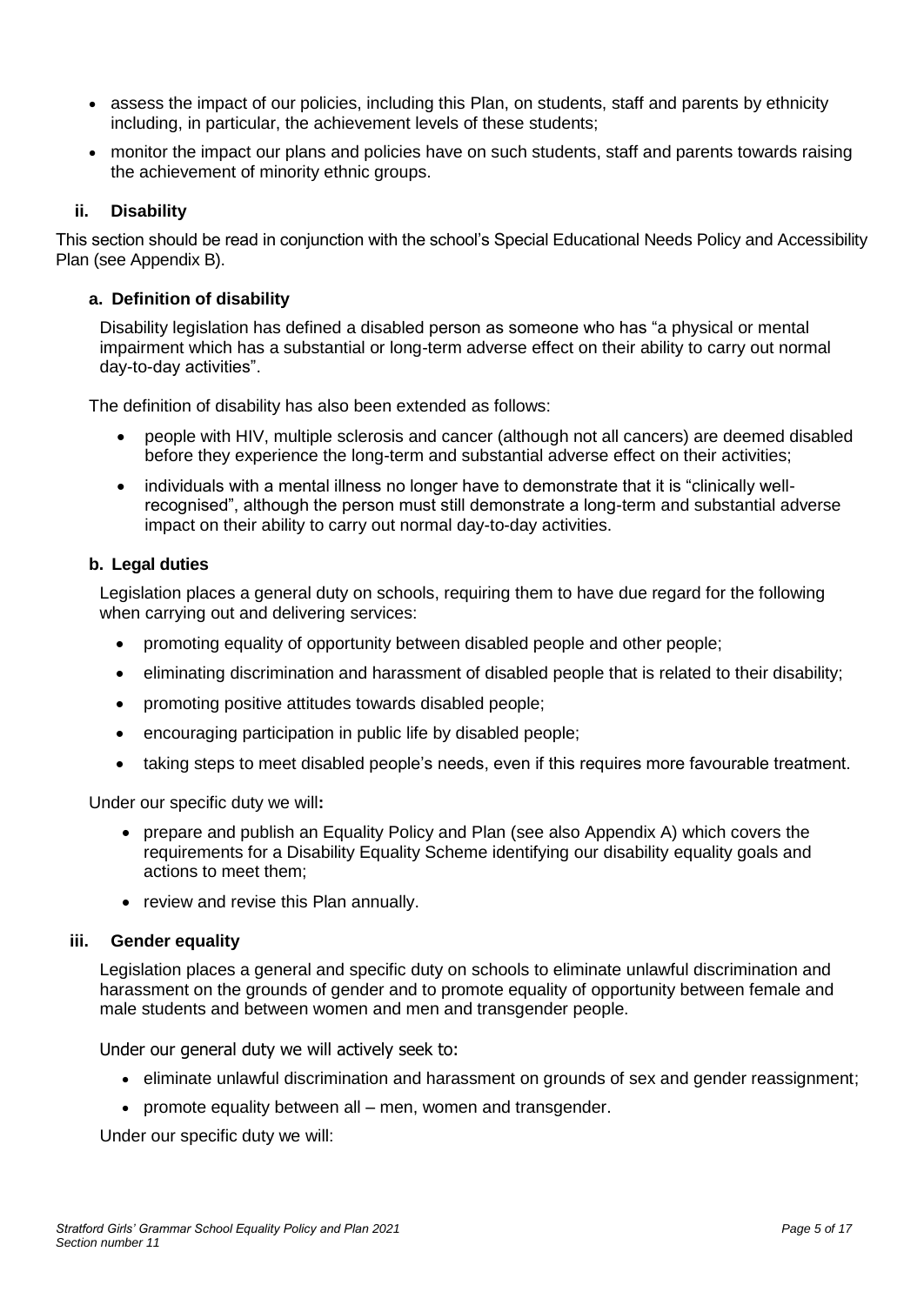- prepare and publish an Equality Policy and Plan (see also Appendix A) which covers the requirements for a Gender Equality Scheme identifying our gender equality goals and actions to meet them;
- review and revise this Plan every three years.

#### **iv. Sexual orientation**

Legislation makes discrimination unlawful in the area of goods, facilities and services on grounds of sexual orientation. For schools this means admissions, benefits and services for students and treatment of students.

#### **v. Age discrimination**

Legislation makes discrimination unlawful on grounds of age. For schools this has particular relevance in the appointment and treatment of staff.

#### **vi. Community cohesion**

The Education and Inspections Act 2006 inserted a new section 21(5) to the Education Act 2002, introducing a duty on the governing bodies of state schools to promote community cohesion. Community cohesion encompasses promoting good relations between students from different races, faiths/ beliefs and socio-economic backgrounds. The duty came into force on 1 September 2007.

#### **Consultation and involvement**

It is a requirement that the development of this Policy and Plan and the actions within it have been informed by the input of staff, students and parents and carers. We have achieved this by using the following to shape the Policy and Plan:

- feedback from parent questionnaires, parents' evenings, report acknowledgements and reviews;
- input from appraisal, staff surveys and through staff meetings / INSET;
- feedback from House Councils, PSHE lessons, and whole school surveys on children's attitudes to self and school;
- issues raised in annual reviews or reviews of progress on Individual Education Plans, mentoring and support;
- feedback at governing body meetings and via the SEND and Link Governors.

#### **Roles and Responsibilities**

#### **1. The role of Governors**

- The governing body has set out its commitment to equal opportunities in this Policy and Plan and it will continue to do all it can to ensure that the school is fully inclusive to students, and responsive to their needs based on race, gender, sexual orientation and disability.
- The governing body seeks to ensure that people are not discriminated against when applying for jobs at our school on grounds of race, gender, sexual orientation or disability.
- The governors take all reasonable steps to ensure that the school environment gives access to people with disabilities, and also strive to make school communications as inclusive as possible for parents, carers and students.
- The governors welcome all applications to join the school, whatever a child's socio-economic background, race, sexual orientation or disability.
- The governing body ensures that no child is discriminated against whilst in our school on account of their socio-economic background, race, sexual orientation or disability.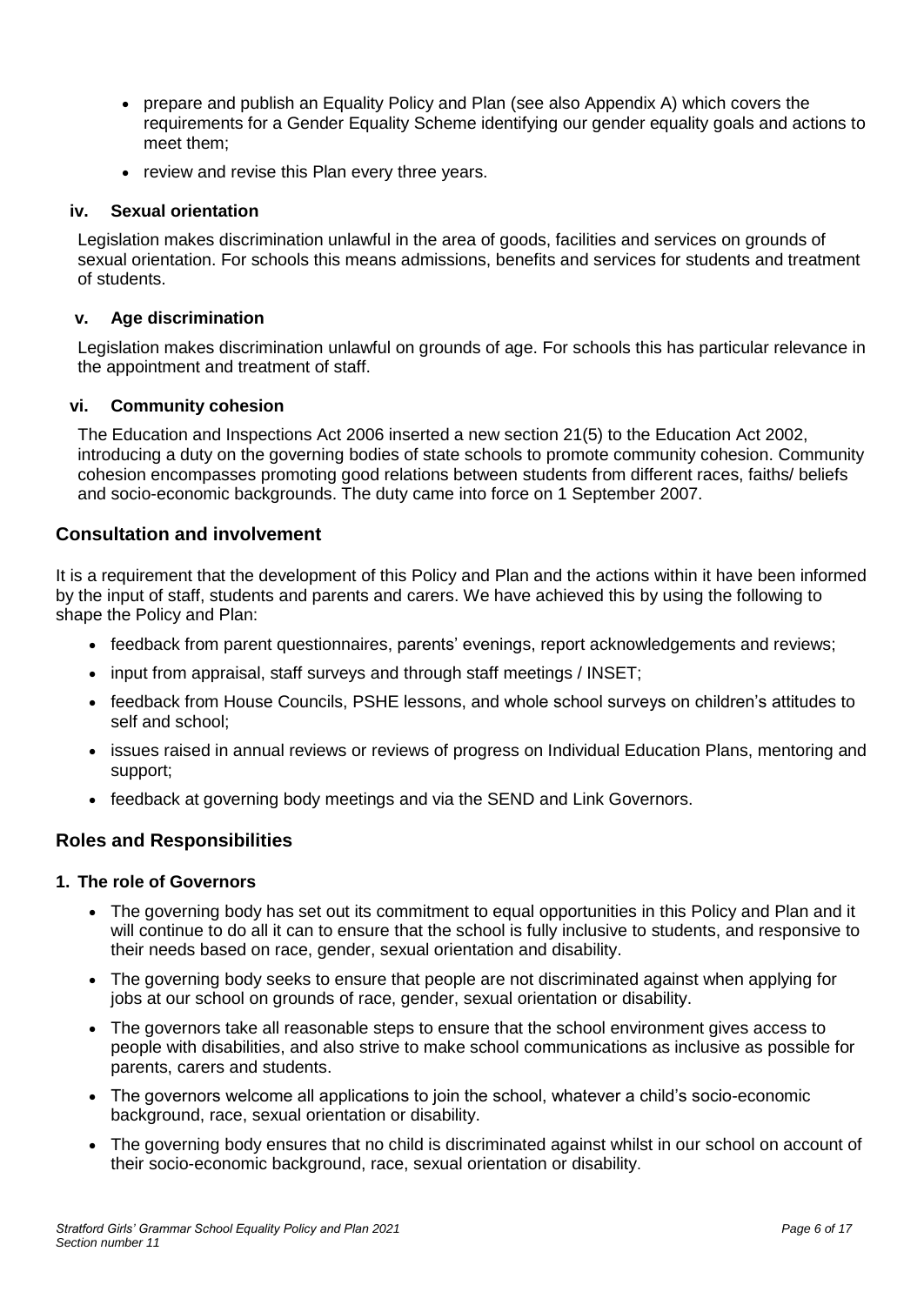#### **2. The role of the Headteacher**

- It is the Headteacher's role to implement the school's Equality Policy and Plan and she is supported by the governing body in doing so.
- It is the Headteacher's role to ensure that all staff are aware of the Equality Policy and Plan, and that teachers apply these guidelines fairly in all situations.
- The Headteacher ensures that all appointment panels give due regard to this Plan, so that no-one is discriminated against when it comes to employment or training opportunities.
- The Headteacher promotes the principle of equal opportunity when developing the curriculum, and promotes respect for other people and equal opportunities to participate in all aspects of school life.
- The Headteacher treats all incidents of unfair treatment and any incidents of bullying or discrimination, including racist incidents, with due seriousness.

#### **3. The role of all staff: teaching and non-teaching**

- All staff will ensure that all students are treated fairly, equally and with respect, and will maintain awareness of the school's Equality Policy and Plan.
- All staff will strive to provide material that gives positive images based on race, gender, sexual orientation and disability, and challenges stereotypical images.
- All staff will challenge any incidents of prejudice, racism or homophobia, and record any serious incidents, drawing them to the attention of the Headteacher.
- Teachers support the work of non-teaching staff and encourage them to intervene in a positive way against any discriminatory incidents or to report such incidents to a member of the SLT.

#### **Tackling discrimination**

Harassment on account of race, gender, transgender, disability or sexual orientation is unacceptable and is not tolerated within the school environment.

All staff are expected to deal with any discriminatory incidents that may occur. They are expected to know how to identify and challenge prejudice and stereotyping; and to support the full range of diverse needs according to a student's individual circumstances.

Racist and homophobic incidents and other incidents of harassment or bullying are dealt with by the member of staff present, escalating to a Head of House / Senior Leader where necessary. All incidents are reported to the Headteacher and recorded in the book held by the Assistant Head: Progress and Well-being. Such incidents are reported annually to the governing body.

#### **What is a discriminatory incident?**

Harassment on grounds of race, gender, disability, sexual orientation or other factors such as socioeconomic status, can take many forms including verbal or physical abuse, name calling, exclusion from groups and games, unwanted looks or comments, jokes and graffiti.

A racist incident was defined by the Stephen Lawrence Inquiry Report (1999) as: '*Any incident which is perceived to be racist by the victim or any other person*'.

#### **Types of discriminatory incident**

Types of discriminatory incidents that can occur are:

- physical assault against a person or group because of their colour, ethnicity, nationality, disability, sexual orientation or gender;
- use of derogatory names, insults and jokes;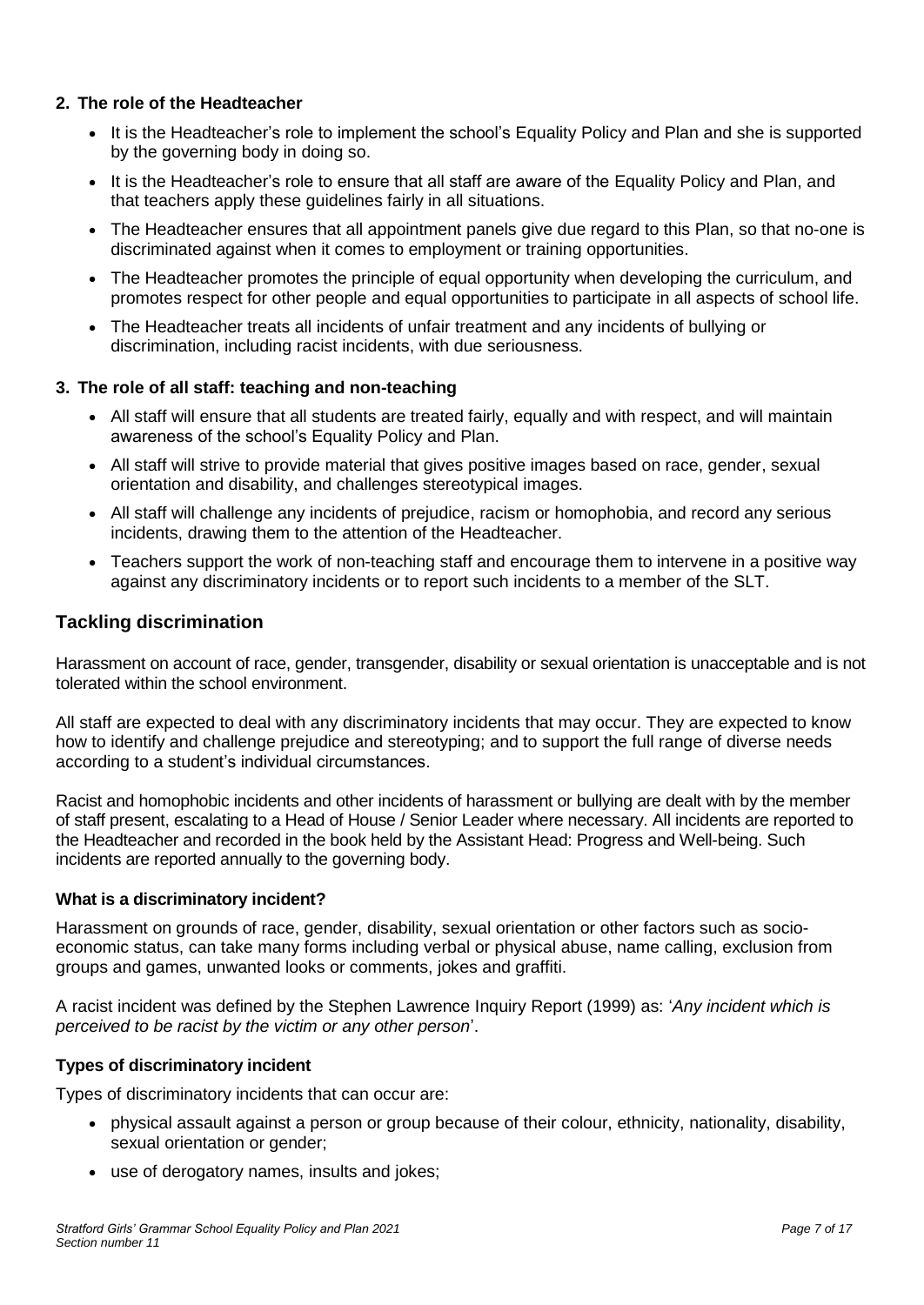- racist, sexist, homophobic or discriminatory graffiti;
- provocative behaviour such as wearing racist, sexist, homophobic or discriminatory badges or insignia;
- bringing discriminatory material into school;
- verbal abuse and threats;
- incitement of others to discriminate or bully due to victim's race, disability, gender or sexual orientation;
- discriminatory comments in the course of discussion;
- attempts to recruit others to discriminatory organisations and groups:
- ridicule of an individual for difference eg food, music, religion, dress etc;
- refusal to co-operate with other people on grounds of race, gender, disability or sexual orientation.

#### **Responding to and reporting incidents**

It should be clear to students and staff how they report incidents (see flow chart below). All staff, teaching and non-teaching, should view dealing with incidents as vital to the well-being of the whole school.



#### **Review of progress and impact**

The Equality Policy and Plan has been agreed by our Governing Body. We have a rolling programme for reviewing our school policies and their impact. In line with legislative requirements, the Curriculum, Leadership and Management Committee will review progress against our Equality Policy and Plan annually and review the entire Plan and accompanying action plan annually.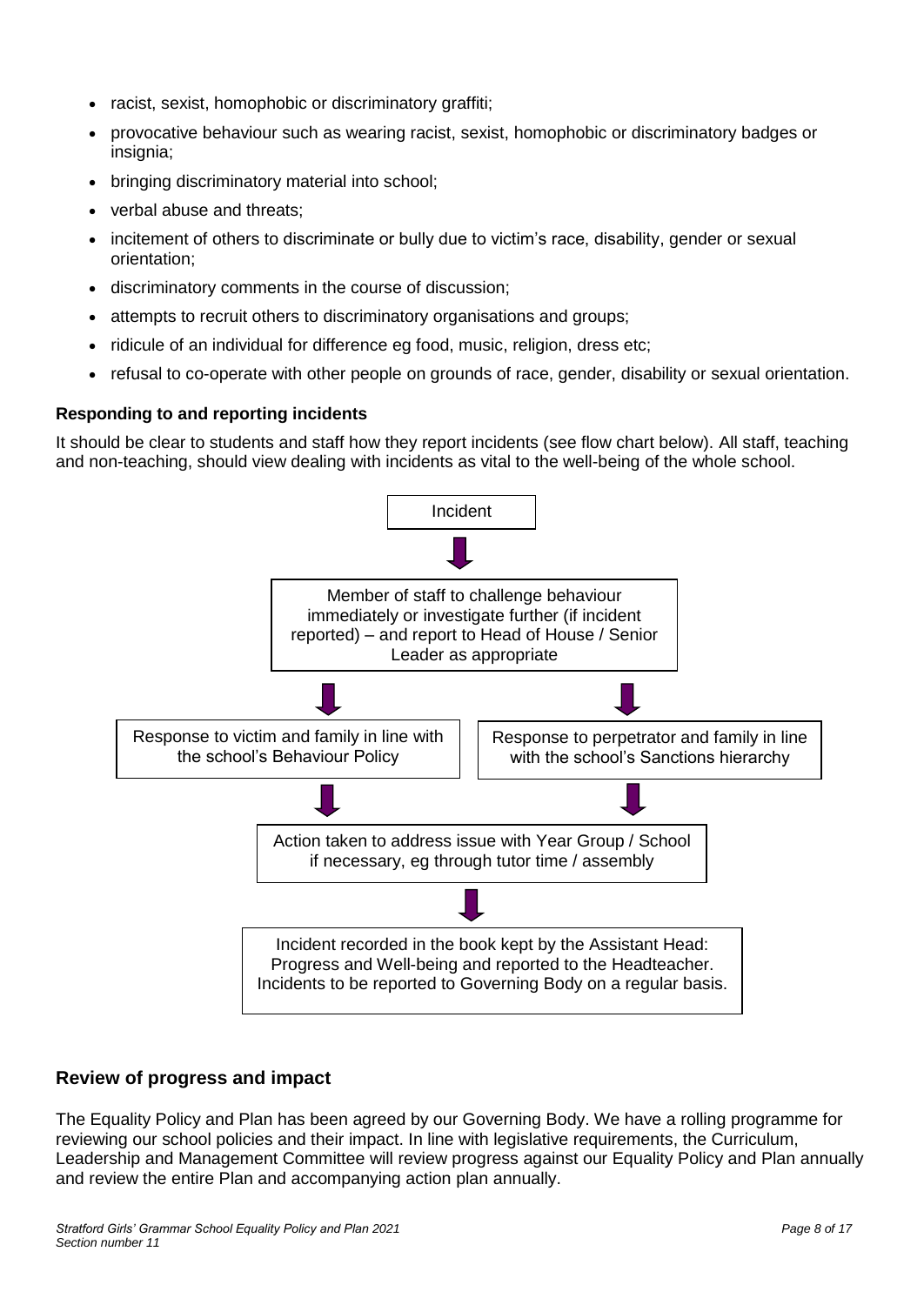We make regular assessments of students' learning and use this information to track student progress. As part of this process, we regularly monitor achievement by ethnicity and disability, to ensure that all groups of students are making the best possible progress, and take appropriate action to address any gaps.

## **Publishing the plan**

In order to meet the statutory requirements to publish an Equality Scheme we will:

- publish our Policy and Plan on the school website;
- raise awareness of the Policy and Plan through school newsletters, assemblies, staff meetings and other communications;
- make sure hard copies are available on request.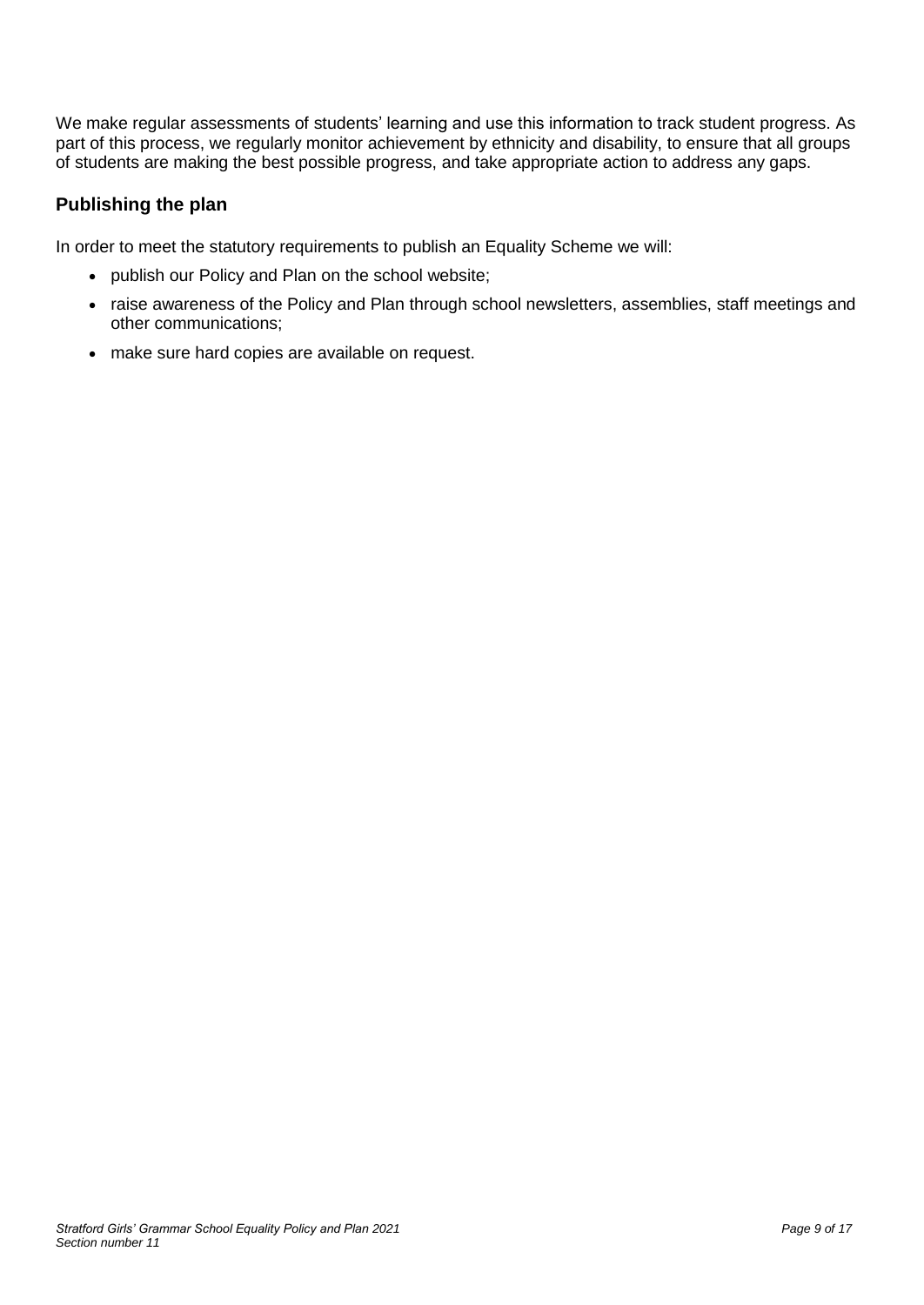# **Review of Progress against the plan since 2018**

- Staff and Student Well-being polices implemented; whole school approach to well-being being formalised (4 and 5).
- Response to Alumnae and setting up of Change Committee in response to increase in awareness of local, national and global issues through the Black Lives Matter (BLM) campaign (1).
- Improvement such as changes to History curriculum at KS3, RS visits to mosques, even simple things like day trips where they come into contact with other schools from Birmingham (1 and 3).
- Department review of programmes of study to ensure reflect broad diversity of the community at SGGS (3).
- PSHE and SMSC curricula have been reviewed annually and updated to reflect the issues that students wish to discuss, for example, gender identity (1, 3, 6 and 7).
- Gender awareness training delivered to all staff (1 and 6).
- SEND review conducted November 2019 with SENDCo. Results shared with all staff and Governors. Training on dyslexia and autism delivered to teaching staff by the SENDCo. New SENDCo appointed Dec 2020 with directive to focus on quality first teaching for SEND and AN learners in our context (4 and 5).
- SISRA introduced to support, develop and enhance the capacity of all staff in monitoring and tracking the progress of all students (2, 4 and 5).
- Student Leadership opportunities have been reviewed and developed, including refining of the sixth form leadership committees and introduction of House Prefects in Years 10 and 11. House Council formats and terms of reference have been refined and honed to support student voice. (1, 4 and 8).
- Events to celebrate diversity and raise awareness of equal opportunities, for example, Holocaust Memorial, Diwali assembly and decorations, Black History / Change week, response to BLM during Enrichment week, annual student voting for charities to support, speakers programme, collections for food bank, Women in Science assembly (1, 3, 6 and 8).
- Procedures developed to respond to student voice regarding use of preferred names in school (7).
- New school app introduced to support communications with parents. Parent perception survey conducted annually and responded to. Consultation re school brand included parent voice. All communications to parents / carers include a reminder that issues and questions can be raised, more often than not with a named person and email address provided as point of contact. Reporting to parents included virtual progress evenings during COVID (10).
- Improved communications to parents following Offer Day in March of Year 6 through established schedule of information to be released, online returns have increased efficiency of returns, and the Step into Sixth Form programme has been enhanced to a remote learning programme to support the start of A-level courses for all students (3, 4, 5, 7 and 10).
- Admissions Policy has been revised to support access to Year 7 and Year 12 for students of disadvantage (9).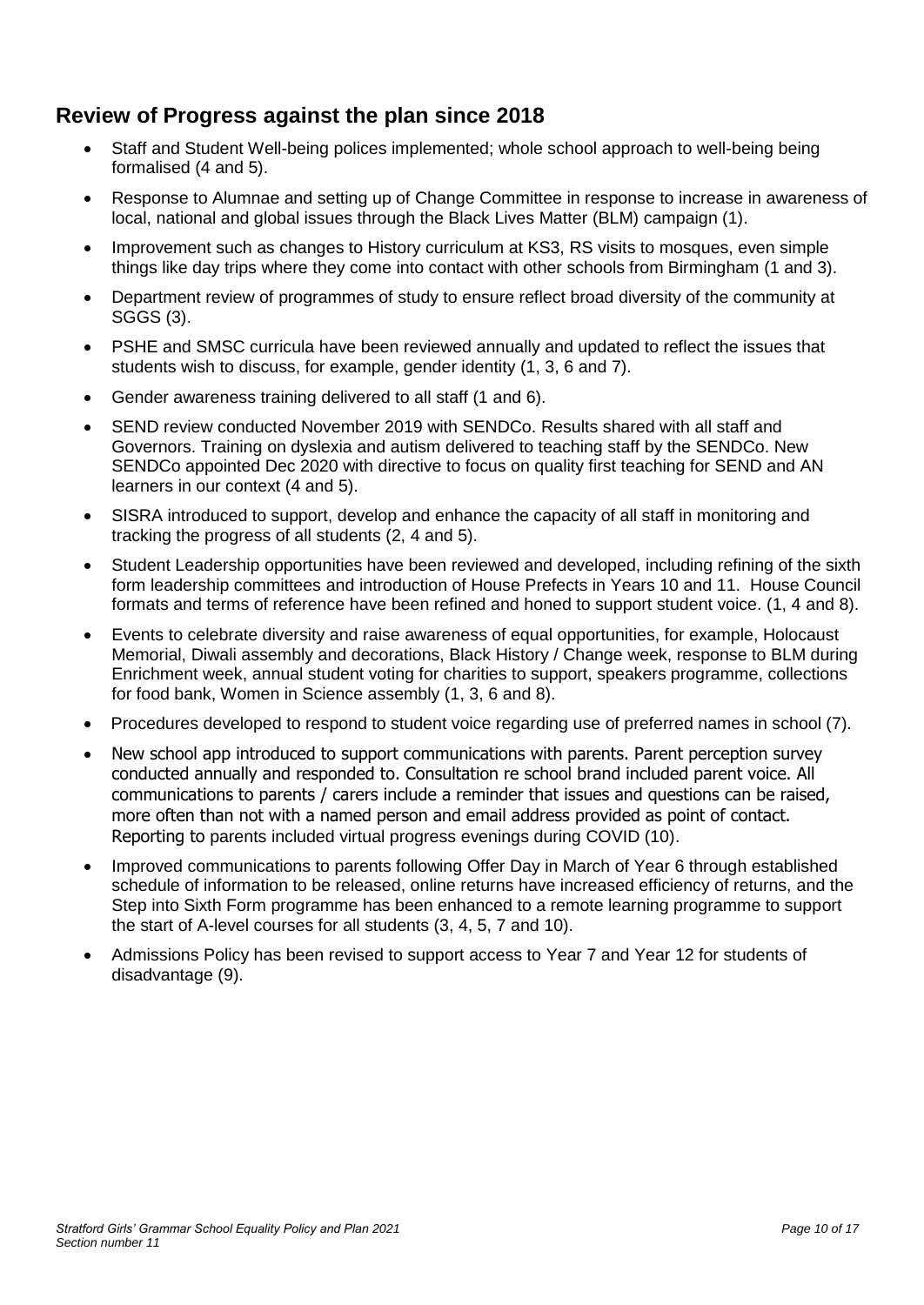# **Specific Objectives for 2020-21**

- 1. Continue to review the curriculum to ensure that it reflects the diversity and heritage of the SGGS community.
- 2. Extend the programme of events (in school and virtual) that celebrate our community's diversity.
- 3. Establish any additional procedures to support LGBTQ+ students in school, e.g. LGBTQ+ Group, use of pronouns (7).
- 4. Complete the whole school approach to well-being framework and share with all stakeholders to increase understanding of how the school supports all members of is community to have good wellbeing.
- 5. Monitor the impact of COVID on all groups, but especially those with SEND, and to implement coordinated strategies to enable them to attain and to have good well-being.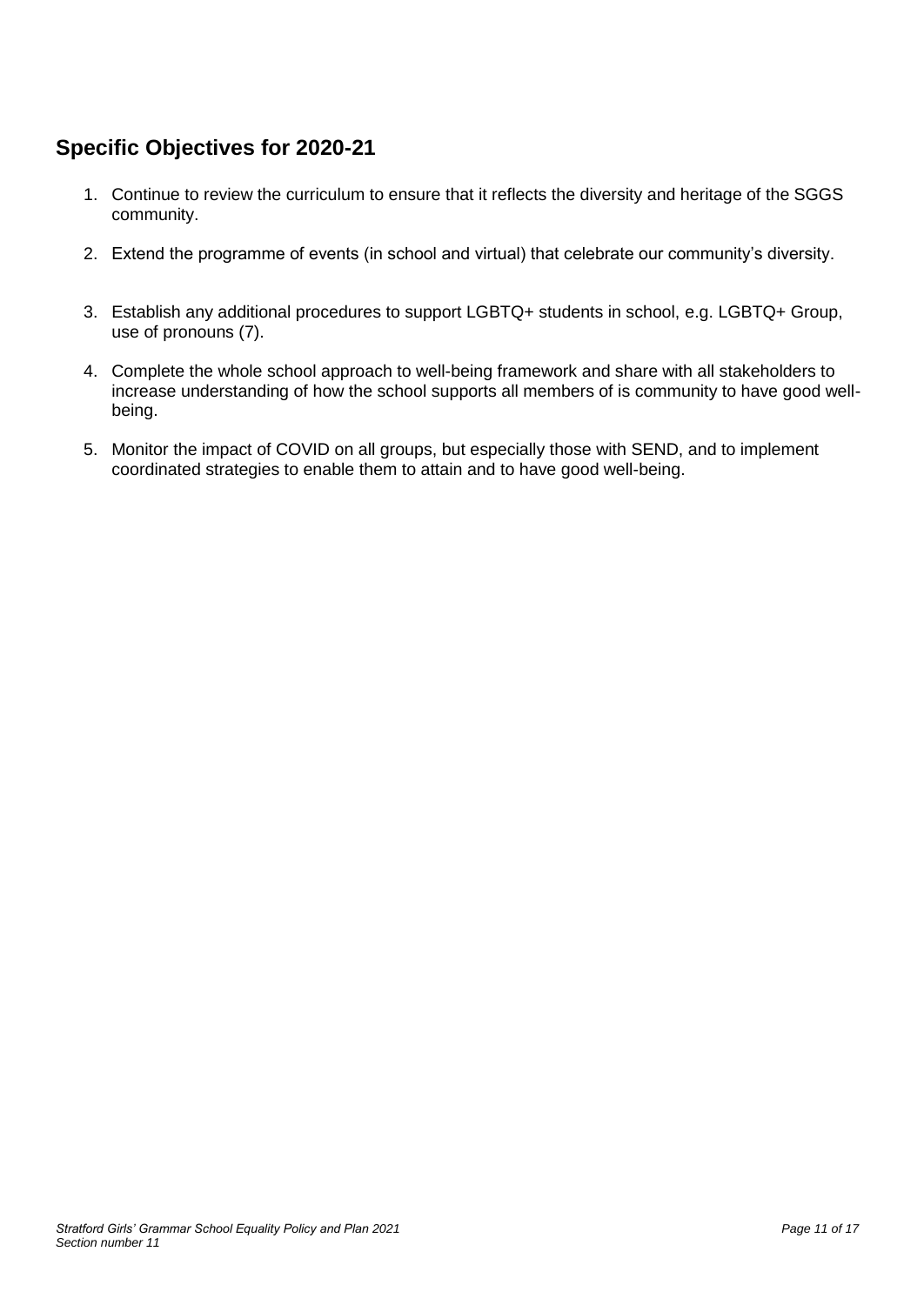## **Appendix A: Stratford Girls' Grammar School: Equality Plan 2021-2023**

The school has identified the following strategies that are specifically designed to address equality issues.

|    | <b>Issue</b>                                                                      | <b>Action/strategy</b>                                                                                                                                                                                                                                                                                                                                                                                                                                                                                                                                                                                                                    | <b>Lead Person</b> | <b>Timefram</b><br>e  | Intended outcome/<br>success criteria                                                                                                                                                                                                                                                                                                                                                   |
|----|-----------------------------------------------------------------------------------|-------------------------------------------------------------------------------------------------------------------------------------------------------------------------------------------------------------------------------------------------------------------------------------------------------------------------------------------------------------------------------------------------------------------------------------------------------------------------------------------------------------------------------------------------------------------------------------------------------------------------------------------|--------------------|-----------------------|-----------------------------------------------------------------------------------------------------------------------------------------------------------------------------------------------------------------------------------------------------------------------------------------------------------------------------------------------------------------------------------------|
| 1. | Eliminating<br>discrimination, promoting<br>equality and celebrating<br>diversity | Publish and promote the Equality Policy and Plan<br>$\bullet$<br>through the school website, newsletters, assemblies, and<br>staff meetings<br>Involve students, parents/carers and staff<br>$\bullet$<br>Ensure that school welcomes applications for school<br>$\bullet$<br>places and jobs from all sections of the community in<br>accordance with its single sex status.<br>Create a culture of inclusivity by promoting professional<br>$\bullet$<br>curiosity and open lines of communication eg Staff Well-<br>being, Staff Protection, Dignity at Work, Disciplinary and<br><b>Whistle-blowing Policies</b>                      | Headteacher        | March 2021<br>onwards | Staff, students and<br>parents/carers aware of<br>Policy and Plan; staff apply<br>its principles at all times:<br>questionnaire responses<br>indicate positive<br>improvement in this area,<br>such as changes to History<br>curriculum at KS3, RS visits<br>to mosques, even simple<br>things like day trips where<br>they come into contact with<br>other schools from<br>Birmingham. |
|    |                                                                                   | Celebrate diversity/equality through the curriculum,<br>$\bullet$<br>displays, assemblies, school events and promotion<br>Celebrate achievement through displays, assemblies,<br>$\bullet$<br>school events and promotion<br>Promote positive attitudes towards disabled people and<br>$\bullet$<br>people of different ethnic groups/religion etc<br>Promote high expectations in every respect, including<br>$\bullet$<br>behaviour<br>Cultural events and assemblies organised throughout the<br>$\bullet$<br>year to increase student awareness and understanding of<br>different communities eg Diwali, Eid, Hanukkah,<br>Christmas. | Headteacher        | March 2021<br>onwards | Frequency and diversity of<br>celebrations as evidenced in<br>assemblies, blogs, social<br>media; excellent attitudes<br>and high standards<br>evidenced in behavior<br>around school, low / zero<br>discrimination incidents<br>recorded and reported to<br>Governors, staff and student<br>voice evidence school is<br>inclusive and safe.                                            |
|    |                                                                                   | Provide reasonable means for children, young people,<br>$\bullet$<br>their friends and families to interact with people from<br>different backgrounds and build positive relationships,<br>including links with different schools and communities.                                                                                                                                                                                                                                                                                                                                                                                        | Deputy Head        | Ongoing               | Established links with other<br>schools and communities in<br>this country and elsewhere                                                                                                                                                                                                                                                                                                |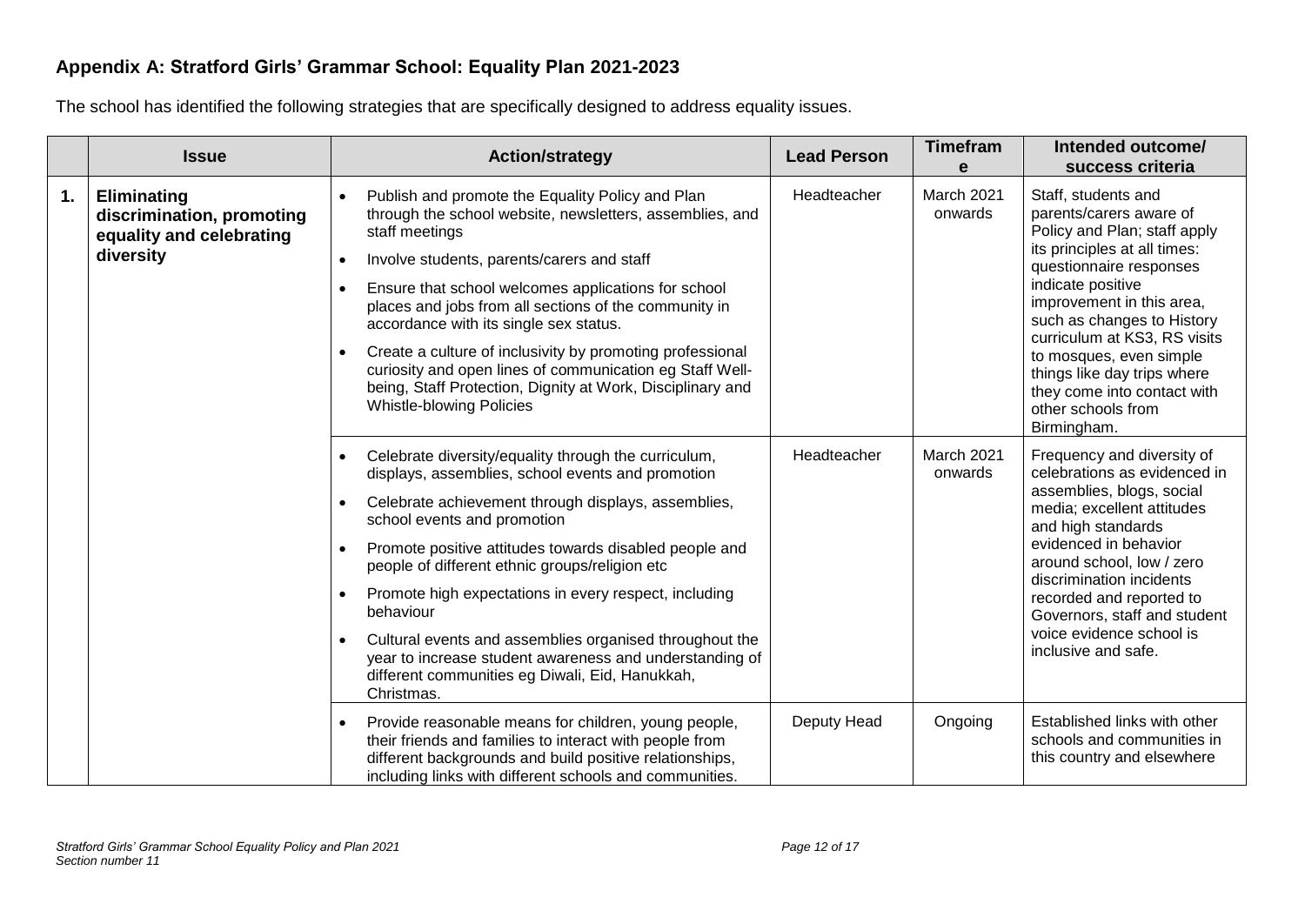| 2. | Narrowing the gap:<br>monitoring student<br>achievement by equality<br>factors and supporting all<br>to achieve highly                                              | Monitor and analyse student achievement by race,<br>disability and socio-economic factors<br>Act on any trends or patterns in the data that suggest<br>$\bullet$<br>additional support is required for students                                                                                                                                                                                                                                                                                                                                                                                                                              | Deputy Head                                             | Annually in<br>autumn<br>term                                                   | Analysis of results data<br>demonstrates that the gap is<br>small and narrowing for<br>equality groups.                                                                                                                                                                                                  |
|----|---------------------------------------------------------------------------------------------------------------------------------------------------------------------|----------------------------------------------------------------------------------------------------------------------------------------------------------------------------------------------------------------------------------------------------------------------------------------------------------------------------------------------------------------------------------------------------------------------------------------------------------------------------------------------------------------------------------------------------------------------------------------------------------------------------------------------|---------------------------------------------------------|---------------------------------------------------------------------------------|----------------------------------------------------------------------------------------------------------------------------------------------------------------------------------------------------------------------------------------------------------------------------------------------------------|
| 3. | Developing the curriculum                                                                                                                                           | Ensure that all subject areas reflect cultural diversity and<br>respect for others, and provides a sense of time and<br>place within our society and community for each student<br>Use multi-cultural resources to ensure students enhance<br>$\bullet$<br>their understanding of different religions and cultures.<br>Make use of positive role models in the classroom and<br>$\bullet$<br>public events to develop the self-esteem of vulnerable<br>groups and the respect of all for diversity within the<br>community.<br>Ensure that displays in classrooms and corridors promote<br>diversity in terms of race, gender and ethnicity. | Deputy Head<br>with Subject<br>Leads                    | March 2021                                                                      | Diversity and respect<br>evident in every aspect of<br>school life, resulting in<br>increase in students'<br>confidence and participation;<br>staff and student voice<br>evidence school is inclusive<br>and safe.                                                                                       |
| 4. | Addressing the full range<br>of learning needs<br>recognising that some of the<br>groups covered in this policy are<br>more likely to under-achieve                 | Ensure the curriculum is relevant to all<br>$\bullet$<br>Ensure appropriate teaching styles and classroom<br>$\bullet$<br>organisation, including that planning is based on earlier<br>learning and that the Feedback Policy promotes<br>learning for all<br>Track student progress, identify any under-performance<br>$\bullet$<br>and make appropriate interventions as necessary<br>Promote and maintain higher attendance<br>$\bullet$                                                                                                                                                                                                   | SLT, HOSF and<br>Subject Heads                          | Review of<br>policies in<br>accordance<br>with the<br>policy review<br>schedule | Maintain high application<br>rates into Y7 and Y12; High<br>retention rate throughout Y7-<br>13; High attainment at GCSE<br>and at A-level, i.e. all<br>students make expected<br>progress or better; excellent<br>destination rates for all<br>learners (95%+ able to<br>access destination of choice). |
| 5. | <b>Supporting learners with</b><br>particular needs<br>recognising that some of the<br>groups covered in this policy are<br>more likely to have particular<br>needs | Provide remote learning materials via MS Teams for<br>$\bullet$<br>children out of school<br>Prepare Learning Passports as necessary to focus on<br>$\bullet$<br>learning priorities<br>Support students through tutoring/ mentoring schemes<br>$\bullet$<br>Provide appropriate training to enable staff to meet<br>$\bullet$<br>particular learning needs - planned well in advance of a<br>child's admission                                                                                                                                                                                                                              | T&L Lead,<br>SENDCO and<br>Progress Team<br>Deputy Head | Ongoing                                                                         | Student data shows good<br>levels of attainment - meeting<br>or exceeding expectations;<br>Excellent identification,<br>training and support as<br>evidenced in CPD feedback,<br>appraisal reviews and QA<br>activities.                                                                                 |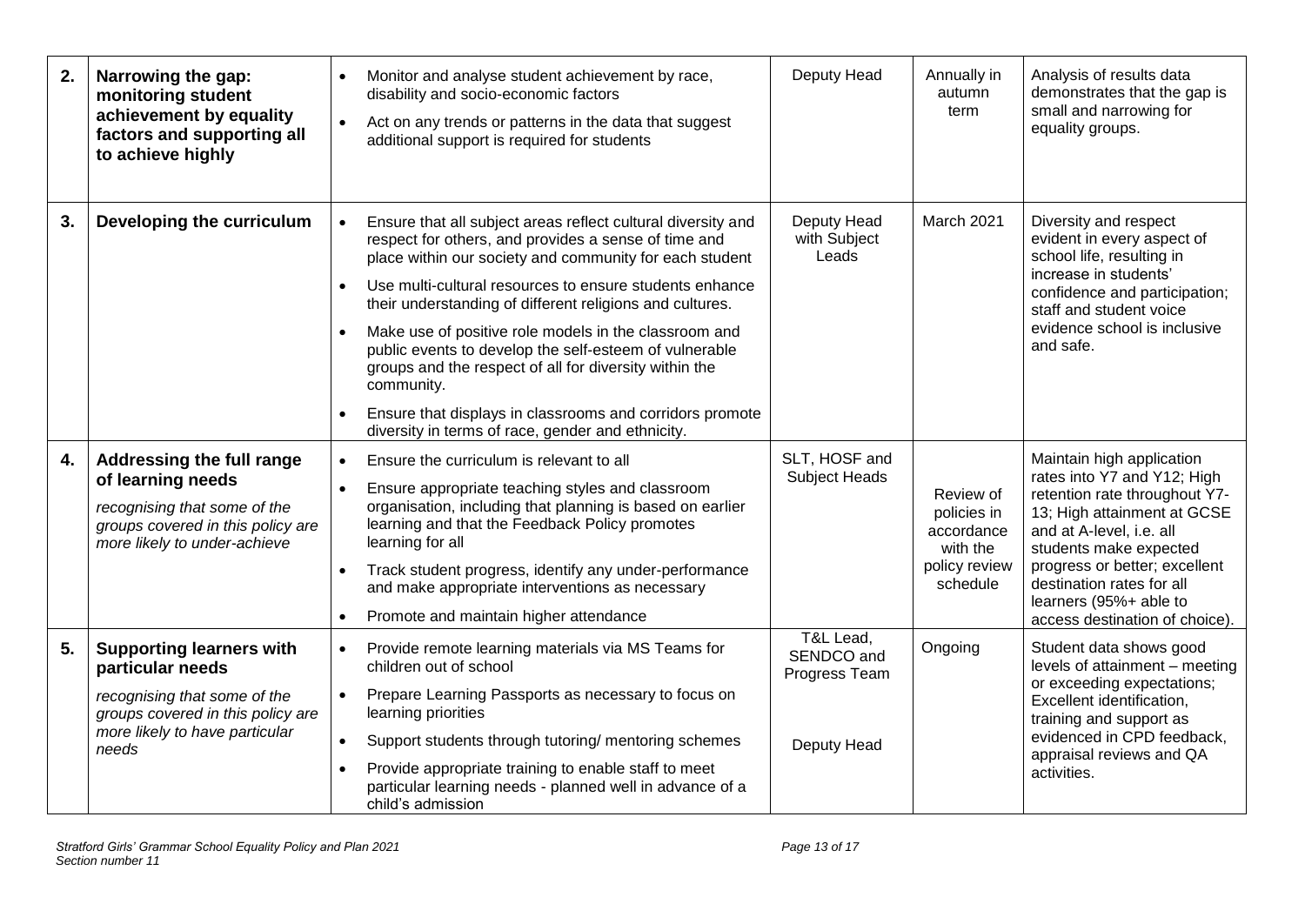|    |                                                                                                  | Ensure that gaps identified in Appraisal, Reviews and<br>training needs analysis are reflected in staff professional<br>development plans                                                                                                                                                                   |                                                 |                                                 |                                                                                                                                                                   |  |
|----|--------------------------------------------------------------------------------------------------|-------------------------------------------------------------------------------------------------------------------------------------------------------------------------------------------------------------------------------------------------------------------------------------------------------------|-------------------------------------------------|-------------------------------------------------|-------------------------------------------------------------------------------------------------------------------------------------------------------------------|--|
| 6. | <b>Preventing and dealing</b><br>effectively with bullying<br>and harassment                     | Communicate to students, parents/carers and staff the<br>$\bullet$<br>school's zero tolerance to all forms of bullying and<br>harassment                                                                                                                                                                    | AH: Progress<br>and Well-being<br>with Pastoral | March 2021<br>onwards                           | High and clear expectations,<br>quick and effective systems<br>and processes; low / zero<br>indulgence of bullying                                                |  |
|    | recognising that the groups<br>covered in this policy are more                                   | Ensure that incidents are reported and addressed swiftly<br>$\bullet$<br>and effectively                                                                                                                                                                                                                    | Team                                            |                                                 | harassment; low / zero<br>incidents logged.                                                                                                                       |  |
|    | vulnerable to bullying and<br>harassment.                                                        | Record, analyse and report bullying and harassment on<br>$\bullet$<br>grounds of race, gender, disability, sexual orientation etc                                                                                                                                                                           |                                                 |                                                 |                                                                                                                                                                   |  |
| 7. | Listening to students,<br>staff, parents and others                                              | Hear the student voice: eg through House Councils, QA<br>$\bullet$<br>reviews, Focus Groups, Student Leadership                                                                                                                                                                                             | Progress and<br>Well-being with                 | January<br>2021                                 | All views heard and used to<br>shape SIDP.                                                                                                                        |  |
|    |                                                                                                  | Ensure School encourages, enables and hears the full<br>$\bullet$<br>range of views, including those with disabilities                                                                                                                                                                                      | Pastoral Team                                   |                                                 | onwards                                                                                                                                                           |  |
|    |                                                                                                  | Actively seek staff views and listen to staff concerns: eg<br>$\bullet$<br>via relevant staff working groups, staff<br>surveys/consultations                                                                                                                                                                | Headteacher with<br><b>SLT</b><br>and Staff     | May 2021<br>and<br>annually                     |                                                                                                                                                                   |  |
|    |                                                                                                  | Seek the views of parents/carers: eg through annual<br>parent questionnaires and ad hoc focus group meetings                                                                                                                                                                                                | <b>Working Group</b><br>Leads                   | thereafter<br>or as part of<br>whole            |                                                                                                                                                                   |  |
|    |                                                                                                  | Identify areas in which the school needs to operate<br>$\bullet$<br>differently to capture all the views it needs - for example<br>it may be necessary to seek views from voluntary groups<br>outside the school to get the full picture on disability, race<br>equality and/or community cohesion          |                                                 | school<br>reviews                               |                                                                                                                                                                   |  |
| 8. | <b>Encouraging equal</b><br>participation                                                        | Ensure all students are given the opportunity to make a<br>$\bullet$<br>positive contribution to the life of the school eg<br>involvement in student leadership, the House Council,<br>tutor group assemblies, fund raising, recognition scheme,<br>ambassadors at events, participation in enrichment etc. | Deputy Head<br>with Progress<br>Team            | September<br>2021 and<br>annually<br>thereafter | Inclusive approach and<br>diversity reflected in eg<br>student leadership and House<br>Council membership;<br>participation analysis in<br>events and activities. |  |
| 9. | <b>Equalising opportunities</b><br>recognising that some of the<br>groups covered in this policy | Ensure school uniform is affordable<br>$\bullet$<br>Avoid putting parents/carers under unnecessary financial<br>pressure                                                                                                                                                                                    | Headteacher<br>and Governors                    | March 2021<br>to<br>September<br>2021           | Review of concerns raised<br>by parents and requests for<br>financial assistance across<br>the year.                                                              |  |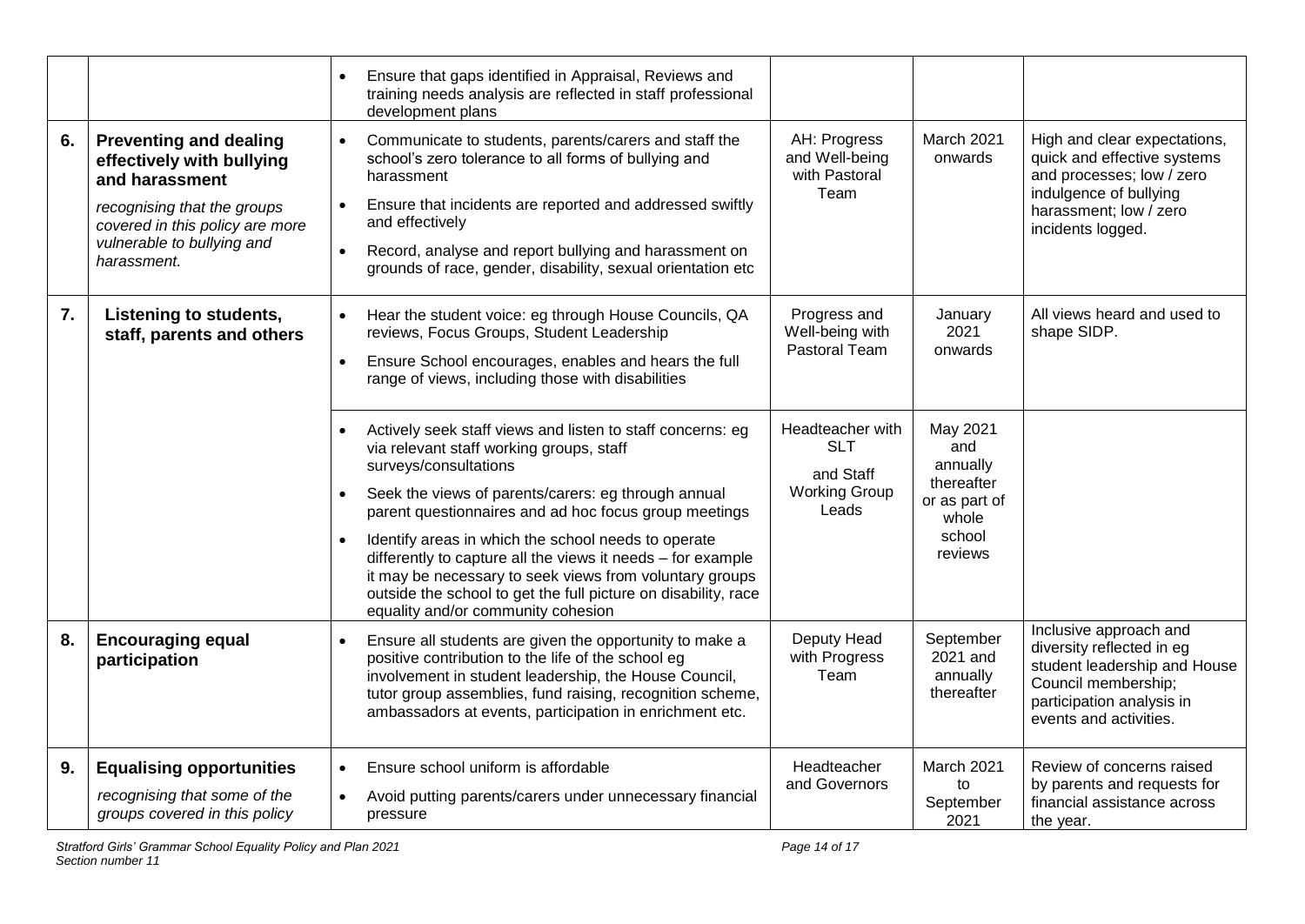|     | are likely to be economically<br>disadvantaged                                                                                                                                                                                                                    | Promote and monitor the take-up of extra-curricular<br>opportunities, while also monitoring the affordability of<br>trips<br>Promoting financial support schemes for those in need<br>of assistance<br>Ensure that the school charging policy is appropriate<br>$\bullet$<br>Widen access to careers advice and work experience<br>placements                                                                                                                                                                                |                                                                            |                                                      | Review of provision and<br>policies in accordance with<br>the policy review schedule.                                                                                                                                                                                  |
|-----|-------------------------------------------------------------------------------------------------------------------------------------------------------------------------------------------------------------------------------------------------------------------|------------------------------------------------------------------------------------------------------------------------------------------------------------------------------------------------------------------------------------------------------------------------------------------------------------------------------------------------------------------------------------------------------------------------------------------------------------------------------------------------------------------------------|----------------------------------------------------------------------------|------------------------------------------------------|------------------------------------------------------------------------------------------------------------------------------------------------------------------------------------------------------------------------------------------------------------------------|
| 10. | Informing and involving<br>parents and carers<br>recognising that some of the<br>groups covered in this policy are<br>more likely to find school<br>intimidating, strange or<br>inaccessible                                                                      | Offer a range of ways of communicating between school<br>and parents/carers that meet parents/carers'<br>circumstances and needs<br>Encourage parents/carers to let the school know if they<br>$\bullet$<br>have a particular disability or other need<br>Encourage parents/carers to discuss their concerns<br>$\bullet$<br>Ensure that parents/carers understand how well their<br>child is progressing<br>Encourage parents/carers to join FOS and/or Governing<br>Body                                                   | Headteacher<br>and Governors                                               | Ongoing                                              | Effective relationships with<br>parents evidenced in parent<br>questionnaire; Review of<br>relevant policies and<br>communications in<br>accordance with the policy<br>review schedule; AGM and<br>Chair of FOS report<br>indicates good participation<br>and take up. |
| 11. | <b>Welcoming new students</b><br>and helping them to settle<br>in effectively<br>recognising that some of the<br>groups covered in this policy are<br>more likely to find school<br>intimidating, strange or<br>inaccessible, especially if they<br>join mid-year | Ensure a happy start to the school at normal times<br>$\bullet$<br>Ensure effective school transfer and induction mid-year<br>$\bullet$<br>Ensure that extra help is given to students who find<br>$\bullet$<br>change of school challenging<br>Ensure well-planned school adjustments are made to<br>$\bullet$<br>cater for a child with disabilities - if possible in advance<br>of starting at the school<br>Ensure the school's uniform policy is clear to<br>$\bullet$<br>parents/carers, impact assessed and inclusive | Headteacher<br>and AH:<br>Progress and<br>Well-being with<br>Pastoral Team | March to<br>September<br>2021 and<br>then<br>ongoing | High retention and<br>attainment across all<br>groups; Review of policies in<br>accordance with the policy<br>review schedule; student<br>voice indicates positive<br>attitudes towards school;<br>parent concerns are low or<br>zero.                                 |
| 12. | <b>Making the school</b><br>accessible to all                                                                                                                                                                                                                     | Meet the needs of students, staff and others with<br>$\bullet$<br>physical or other disabilities<br>Ensure that curricular and extra-curricular opportunities<br>$\bullet$<br>are available for students with disabilities<br>Including transport and supervision for children with<br>disabilities.                                                                                                                                                                                                                         | Headteacher,<br><b>Business</b><br>Manager and<br>Governing Body           | April 2021<br>onwards                                | Achievement of accessibility<br>plan (see Appendix B)<br>Participation analysis<br>indicates students with<br>disability are accessing<br>options.                                                                                                                     |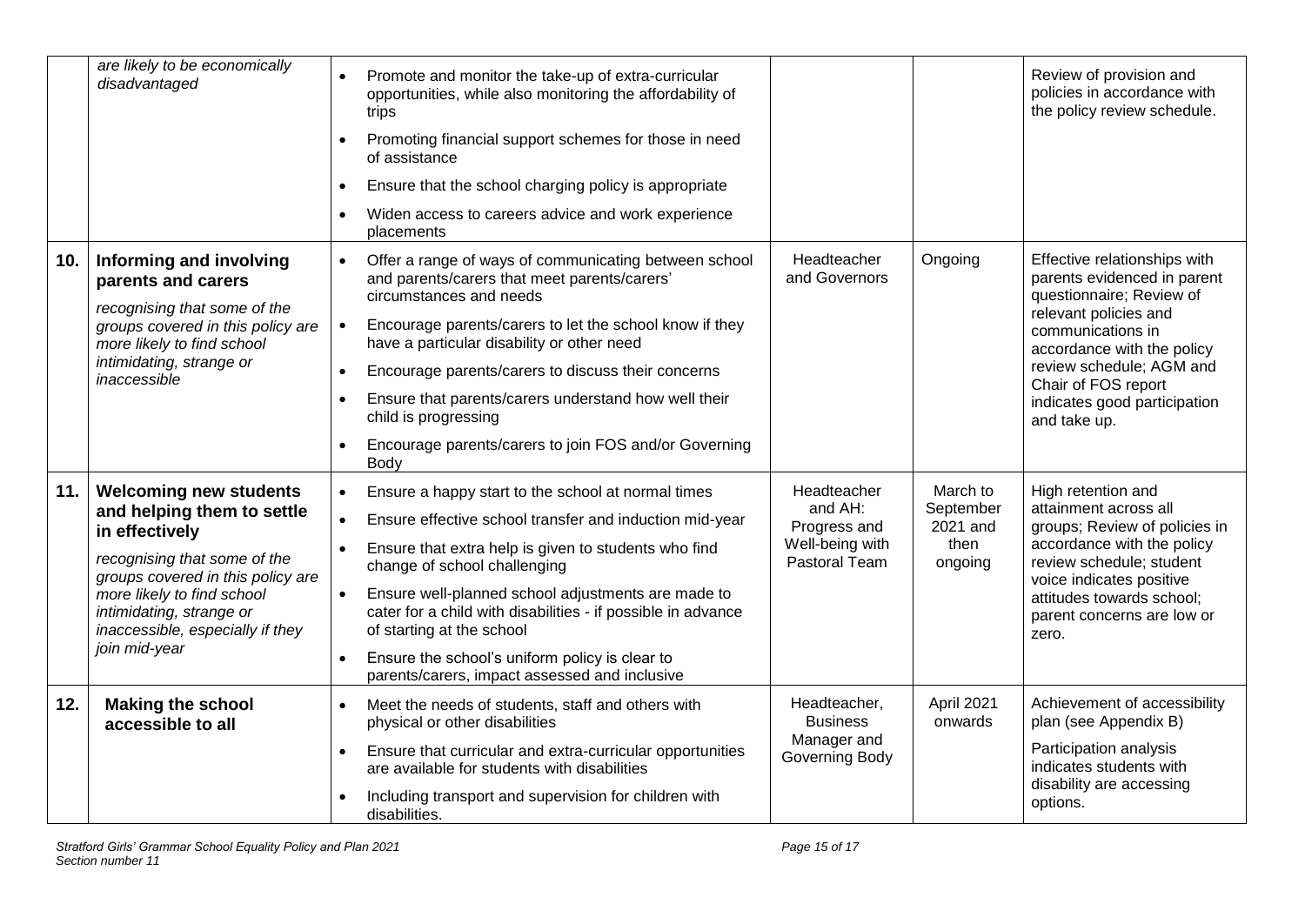| 13. | <b>Ensuring fair and equal</b><br>treatment for staff and<br>others<br>recognising that the school<br>needs to ensure that policies<br>and practice do not discriminate,<br>directly or indirectly, against<br>adults as well as students in the<br>school and that positive role<br>models and a wider perspective<br>will strengthen the school | $\bullet$<br>$\bullet$<br>$\bullet$<br>$\bullet$                           | Ensure non-discriminatory recruitment and employment<br>practices<br>Provide excellent starter and induction programme to<br>assist with transition to new job<br>Promote dignity at work<br>Encourage the development of all staff, ie training<br>opportunities, recognition of good practice, extending<br>leadership opportunities<br>Promote inclusivity through staff events and<br>communications | Headteacher<br><b>SLT</b><br>Governors                     | Ongoing                      | Excellent and non-<br>discriminatory recruitment<br>practices, ethos and<br>development opportunities<br>Best candidate appointed,<br>regardless of gender, race,<br>disability etc. Review of<br>policies in accordance with<br>the policy review schedule;<br>staff voice indicates positive<br>attitudes towards school;<br>staff concerns are low or<br>zero. |
|-----|---------------------------------------------------------------------------------------------------------------------------------------------------------------------------------------------------------------------------------------------------------------------------------------------------------------------------------------------------|----------------------------------------------------------------------------|----------------------------------------------------------------------------------------------------------------------------------------------------------------------------------------------------------------------------------------------------------------------------------------------------------------------------------------------------------------------------------------------------------|------------------------------------------------------------|------------------------------|-------------------------------------------------------------------------------------------------------------------------------------------------------------------------------------------------------------------------------------------------------------------------------------------------------------------------------------------------------------------|
| 14. | <b>Encourage participation of</b><br>under-represented groups<br>recognising that the school has<br>an opportunity to model<br>empowerment of all groups<br>including disabled, ethnic,<br>religious and socially and<br>economically disadvantaged<br>groups                                                                                     | $\bullet$<br>$\bullet$<br>$\bullet$                                        | Recruit governors' representative of the student<br>population and / or community<br>Encourage the widest participation in Friends of the<br>School (FOS) activities<br>Support individuals and community groups to express<br>their views on matters affecting themselves and their<br>community                                                                                                        | Chair of<br>Governors and<br>Headteacher<br>with Governors | September<br>2021<br>onwards | Excellent and non-<br>discriminatory recruitment<br>practices, ethos and<br>development opportunities;<br>FGB is representative of the<br>school community.                                                                                                                                                                                                       |
| 15. | <b>Monitoring and evaluating</b><br>the policy<br>recognising that the strength of<br>this policy depends upon<br>ensuring that everyone is<br>actively implementing it so that<br>gaps and the need for further<br>development will arise from<br>effective evaluation.                                                                          | $\bullet$<br>$\bullet$<br>$\bullet$<br>$\bullet$<br>$\bullet$<br>$\bullet$ | Report to governors<br>Report to parents / carers and students<br>Train all staff and governors<br>Consult students, parents / carers and staff on how the<br>policy is working and how it could be improved<br>Monitor and review practice<br>Carry out impact assessments to evaluate practice<br>Report on all aspects of inclusion via website,<br>newsletter.                                       | Headteacher<br>with SLT                                    | <b>June 2022</b>             | Achievement of policy aims.<br>As per policy review<br>schedule and via committee.<br>Positive attitudes in all<br>surveys conducted.                                                                                                                                                                                                                             |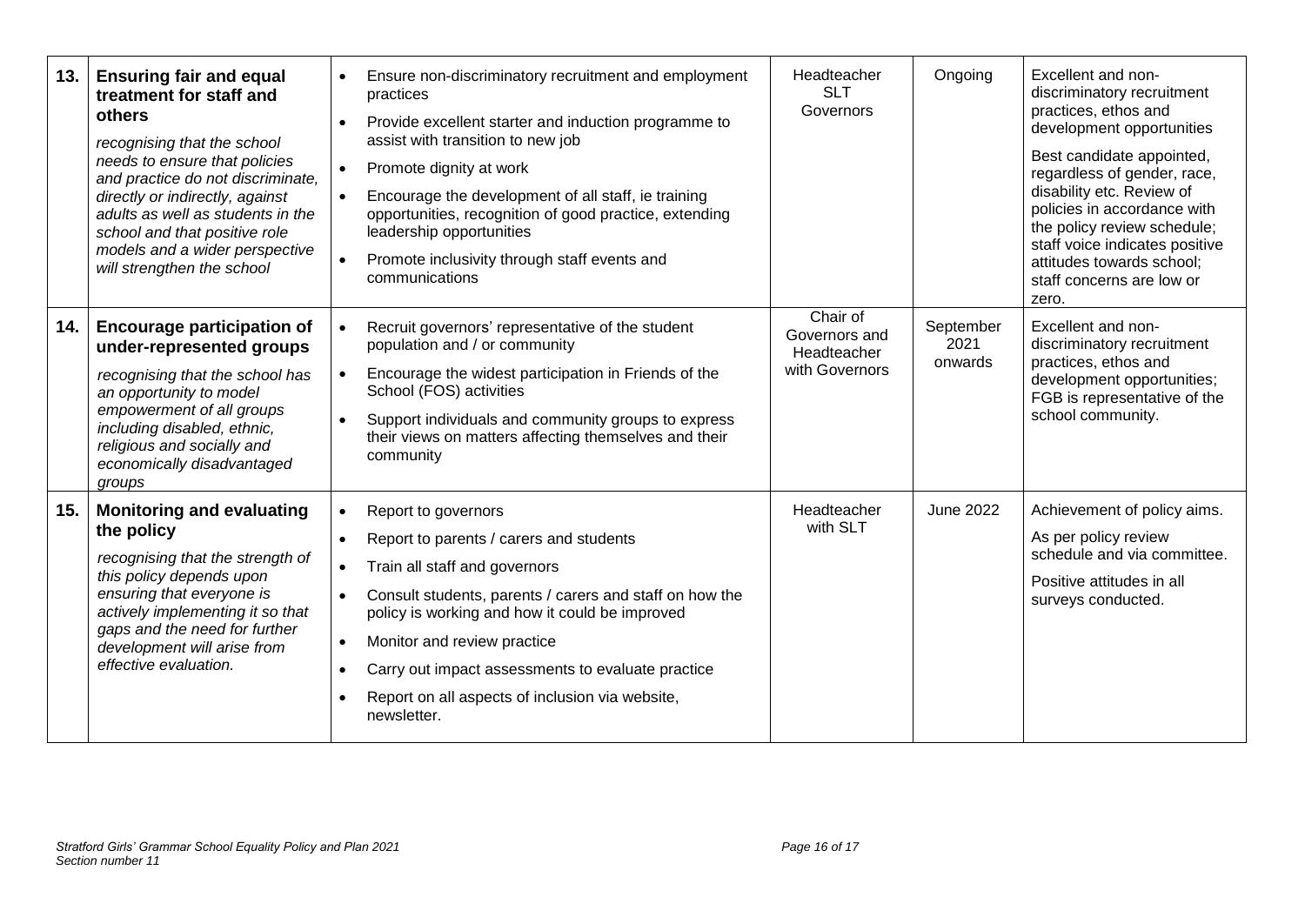# **Appendix B: Stratford Girls' Grammar School: Accessibility Plan**

|                              | <b>Target</b>                                                                              | <b>Strategies</b>                                                                                                                                                                                                                                                                                        | <b>Outcome</b>                                                                                                                                           | <b>Timeframe</b> | <b>Goals achieved</b>                     |
|------------------------------|--------------------------------------------------------------------------------------------|----------------------------------------------------------------------------------------------------------------------------------------------------------------------------------------------------------------------------------------------------------------------------------------------------------|----------------------------------------------------------------------------------------------------------------------------------------------------------|------------------|-------------------------------------------|
| <b>Short</b><br><b>Term</b>  | Ensure that students'<br>needs are communicated<br>in a clear and transparent<br>format.   | • Learning Passports completed and kept up-to-date.<br>• Open lines of communication with students and<br>families.                                                                                                                                                                                      | Clear and agreed strategies to<br>support student progress.                                                                                              | Ongoing          | Accessibility to<br>learning increased.   |
|                              | Support students coping<br>with significantly<br>increased levels of<br>anxiety.           | • Training for POs to support students who report to<br>Pastoral Offices (Main School / Sixth Form).<br>• Time Out cards issued and reviewed.<br>• Develop Time Out resources and designated space for<br>students to sit quietly and self-regulate.<br>• Referrals to LifeSpace - waiting list managed. | Increased self-management of<br>feelings of anxiety through<br>supportive arrangements at<br>school.<br>Tailoring of services to meet<br>specific needs. | Ongoing          | Accessibility to<br>learning increased.   |
|                              | Ensure that floor surfaces<br>are even and unbroken                                        | • Visual inspection with caretaker: Refer problem areas<br>to Business or Facilities Manager                                                                                                                                                                                                             | Elimination of slip / trip danger<br>areas                                                                                                               | Ongoing          | Safe access to<br>classrooms<br>achieved. |
| <b>Medium</b><br><b>Term</b> | Support teachers in<br>identifying students with<br>SEND.                                  | • SEND referral procedure.<br>• Develop staff training materials on SEND areas.                                                                                                                                                                                                                          | Increased early identification of<br>needs.                                                                                                              | Ongoing          | Accessibility to<br>learning increased.   |
|                              | Support teachers in<br>adapting learning for<br>students with SEND.                        | • Deliver annual training session for trainees / NQTs /<br>new staff.<br>• Develop training programme attached to SGGS<br>ThinkTank programme.                                                                                                                                                           | Improved outcomes for students<br>with SEND.                                                                                                             | Ongoing          | Accessibility to<br>learning increased.   |
|                              | Pursue a transparent<br>referrals process for<br>families and staff.                       | • SEND referral procedure.<br>• SENDCo working within PWB Team.<br>• PWB Graduated Response Chart for pastoral<br>concerns indicating SEMH.                                                                                                                                                              | School processes understood by<br>all.                                                                                                                   | Ongoing          | Accessibility to<br>learning increased.   |
|                              | Clear corridors of<br>obstacles eg lockers and<br>cupboards                                | • Relocate lockers and cupboards to other parts of the<br>school where possible                                                                                                                                                                                                                          | Reduce accidents attributed to<br>sight / mobility hazards                                                                                               | Ongoing          | Accident risk<br>reduced.                 |
| Long<br>term                 | Tailor support from<br>external agencies for<br>students with increased<br>levels of need. | • Referrals to Educational Psychologist, Specialist<br>Teacher and Flexible Learning Team Services through<br>Warwickshire County Council.<br>• Invite Integrated Disability Services to visit and advise<br>on adjustments.                                                                             | Reduce school absence.<br>Tailoring of services to meet<br>specific needs.                                                                               | Ongoing          | Accessibility to<br>learning increased.   |